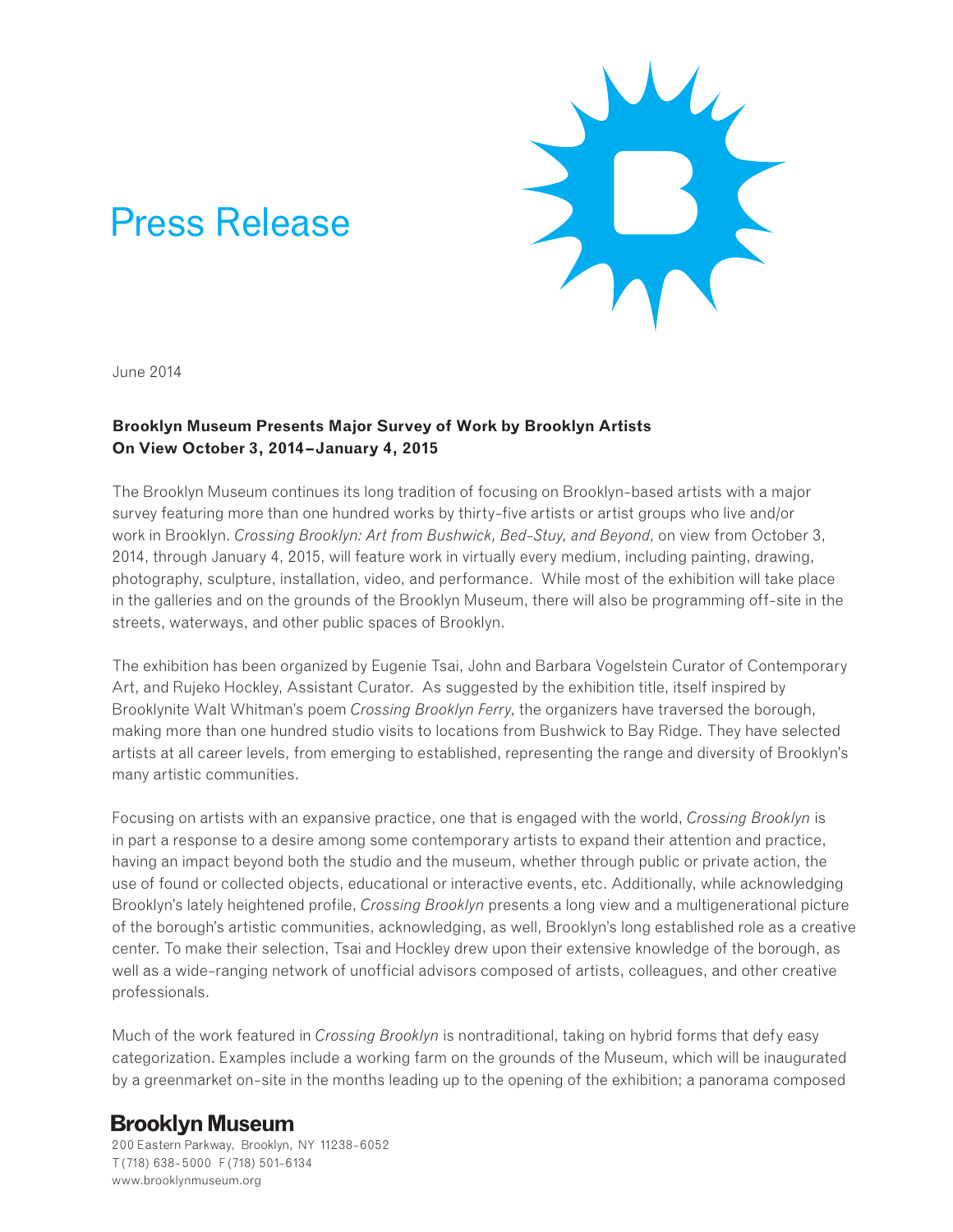of 365 consecutive views of the sky, individually painted over the course of a year; a riderless, life-size equestrian monument made of cork, upon which viewers are asked to make their mark by leaving a note, etc.; and a photographic series recording the migratory paths—real and imagined, past and recent, forced and voluntary—of an African-American family.

*Crossing Brooklyn* will be accompanied by a fully illustrated catalogue that will include a roundtable conversation among long-time Brooklyn artists Coco Fusco, Byron Kim, Wangechi Mutu, Thomas Roma, Fred Tomaselli, and Martha Wilson discussing the evolution of the visual arts in a borough that contains one of the highest concentrations of artists in the world.

The Brooklyn Museum has a long history of collecting and presenting the work of Brooklyn-based artists. In the 1930s it launched the Gallery for Living Artists, which was devoted specifically to Brooklyn artists, and in the 1980s it organized the *Working in Brooklyn* series, which culminated in *Open House: Working in Brooklyn* (2004), a group exhibition held in conjunction with the opening of the Museum's spectacular new entrance on Eastern Parkway. More recently, the *Raw/Cooked* exhibition series (2011–13) presented solo exhibitions by Brooklyn artists selected via recommendations from a group of established Brooklyn artists; *GO: a community-curated open studio project* (2012) presented a crowd-sourced exhibition; and the Museum has presented solo exhibitions of work by Brooklyn-based artists such as The Bruce High Quality Foundation, Wangechi Mutu, Lorna Simpson, Fred Tomaselli, and Mickalene Thomas. *Crossing Brooklyn*  extends these traditions and also reflects the Museum's commitment to reach beyond its walls, actively engaging surrounding communities.

Following is a list of artists participating in *Crossing Brooklyn*:

Yuji Agematsu Janine Antoni Nobutaka Aozaki Daniel Bejar BFAMFAPhD (Julian Boilen, Susan Jahoda, Blair Murphy, Vicky Virgin, Lika Volkova, and Caroline Woolard) Linda Goode Bryant and Project EATS Aisha Cousins Cynthia Daignault Elastic City (Todd Shalom) Zachary Fabri Brendan Fernandes Gordon Hall Drew Hamilton Heather Hart Pablo Helguera David Horvitz Yoko Inoue Steffani Jemison